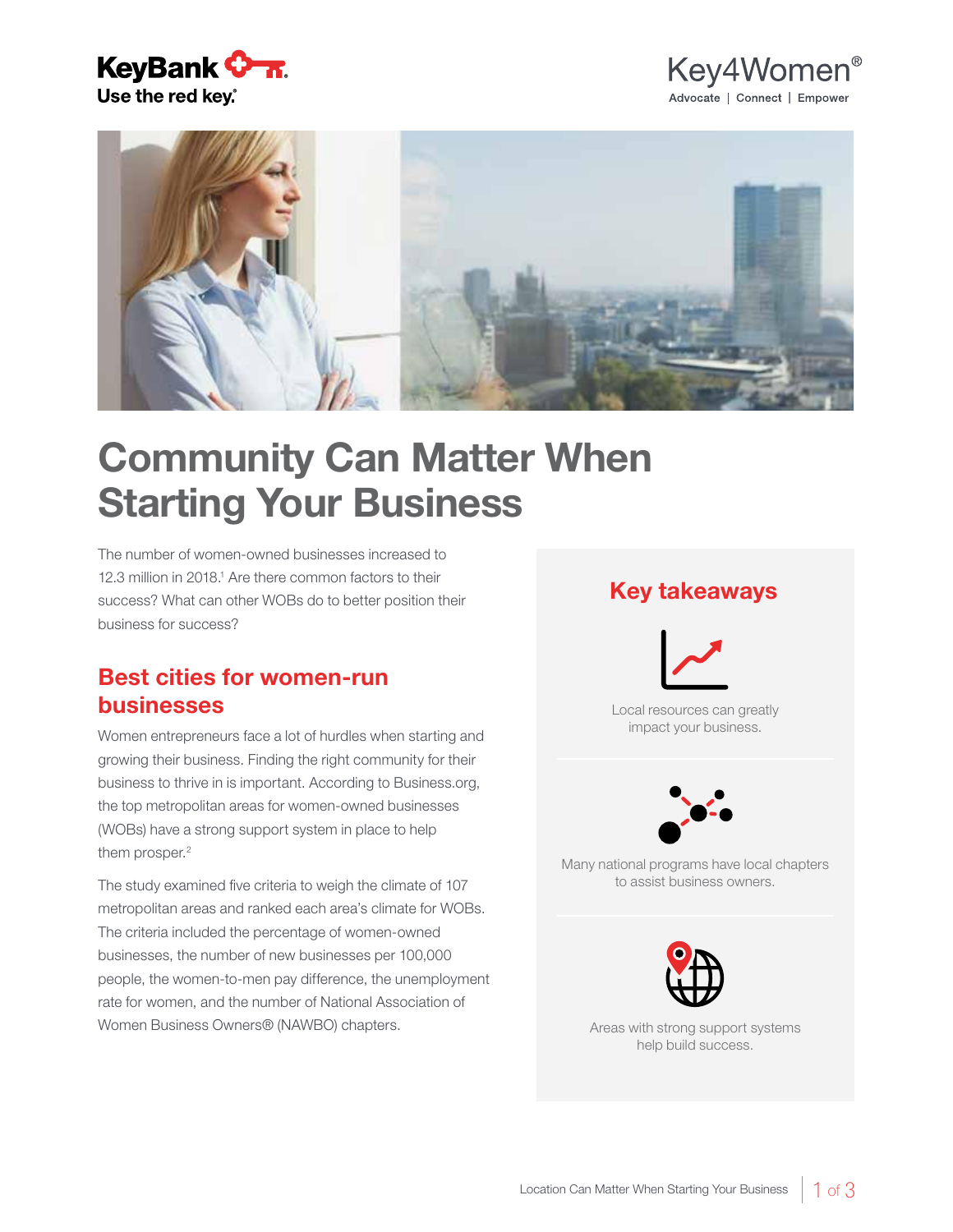

# What makes these cities perfect for women-owned businesses?

While top metropolitan areas are very different, there are some common factors that make them places where women-owned businesses have found the most success.

#### Community support

Business owners in cities located in the top three areas noted a willingness among businesses to work together and support each other instead of competing for talent and opportunities.

#### Business environment

All three metropolitan areas have special government offices focused on helping women entrepreneurs navigate permitting, licensing, and tax requirements.

A great example of this is the Women's Business Center at the Renaissance Entrepreneurship Center. Created in partnership with the U.S. Small Business Administration (SBA), the Center has helped Bay Area women start and grow more than 8,500 businesses through its programs and services. These include business training, workshops, the Financing Resource Center, and networking events.3

#### Access to capital

These cities also feature programs and institutions to help women access SBA loans, conventional loans, and venture funds.

For example, Business Impact NW in Seattle is committed to providing training and financing opportunities to female entrepreneurs, and the Washington State Department of Commerce's StartUp Washington provides information on grants and loan programs for women entrepreneurs.

# Is your city WOB-friendly?

If you're a female entrepreneur, you'd do well to start your business in a city that features some or all of the characteristics of the ones mentioned previously with a track record of supporting women-owned businesses.

You can start by finding business support through a local SCORE chapter.<sup>4</sup> SCORE is a nonprofit association supported by the U.S. SBA and is dedicated to helping small businesses get off the ground and help grow and achieve their goals through education and mentorship.

In addition, your local SBA office can be a great resource to learn more. SBA offers everything from financial assistance to consulting services and training events through the network of Small Business Development Centers. SBA also has Women's Business Ownership Representatives to focus on advising women business owners.

Remember that your woman-owned business can be successful in any climate as long as you have the right goals and the determination to move the mission forward. If your community doesn't offer some of the resources other locations do, work with local partners to establish them.